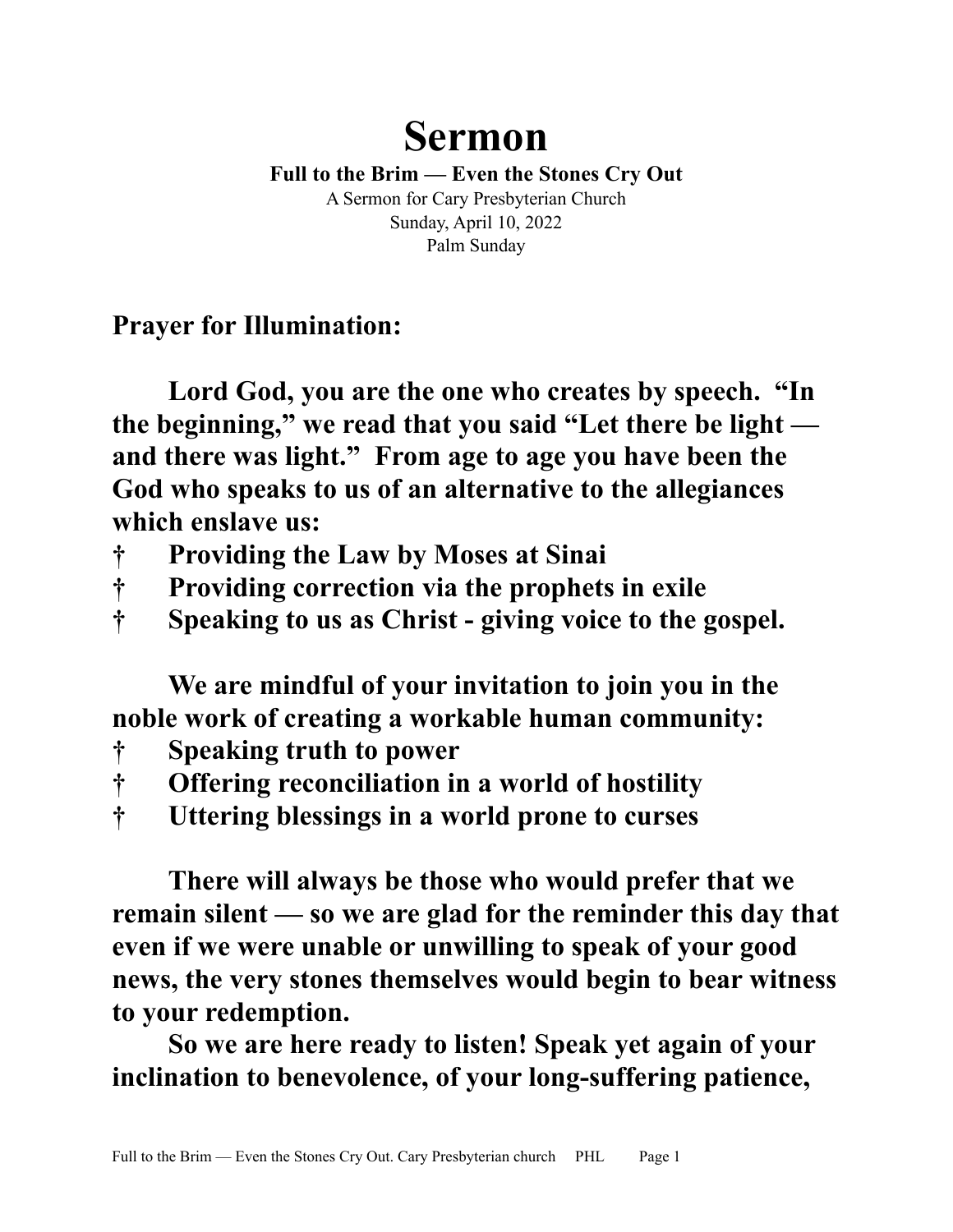## **and of your power made perfect in weakness. We ask it in the name of the "king who comes in the name of the Lord!" Amen.**

*Luke 19:28 After he had said this, he went on ahead, going up to Jerusalem.* 

*Luke 19:29 When he had come near Bethphage and Bethany, at the place called the Mount of Olives, he sent two of the disciples, 30 saying, "Go into the village ahead of you, and as you enter it you will find tied there a colt that has never been ridden. Untie it and bring it here. 31 If anyone asks you, 'Why are you untying it?' just say this, 'The Lord needs it.'" 32 So those who were sent departed and found it as he had told them. 33 As they were untying the colt, its owners asked them, "Why are you untying the colt?" 34 They said, "The Lord needs it." 35 Then they brought it to Jesus; and after throwing their cloaks on the colt, they set Jesus on it. 36 As he rode along, people kept spreading their cloaks on the road. 37 As he was now approaching the path down from the Mount of Olives, the whole multitude of the disciples began to praise God joyfully with a loud voice for all the deeds of power that they had seen, 38 saying,*

*"Blessed is the king who comes in the name of the Lord! Peace in heaven, and glory in the highest heaven!"* 

*39 Some of the Pharisees in the crowd said to him, "Teacher, order your disciples to stop." 40 He answered, "I tell you, if these were silent, the stones would shout out."* 

- **I. We have arrived at Jerusalem!**
	- **A. Throughout the last 6 weeks we have been following Jesus on his inevitable trek to Jerusalem.**
	- **B. He has been making his way steadily to the city of peace**
		- **1. Jerusalem "holy city in ancient Palestine, from Hebrew** *Yerushalayim***, literally "foundation of peace,"**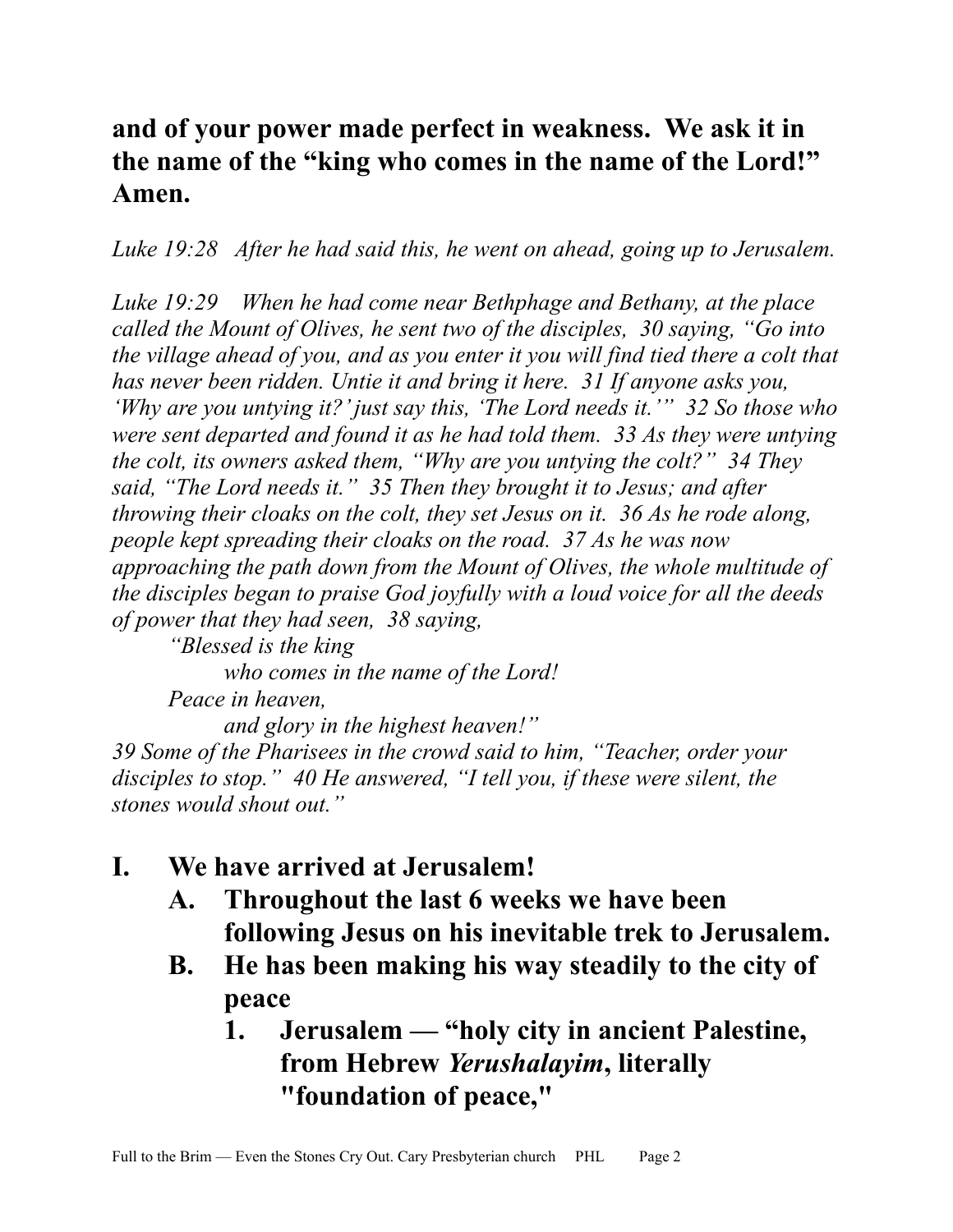**[from base of** *yarah* **"he threw, cast" +** *shalom* **"peace."]**

- **C. How sadly ironic that the Prince of Peace would meet such a violent end in the city of peace.**
- **D. But that is Friday's story not todays.**

**BTW, let me make a pastoral appeal to you about Holy Week.**

**51 weeks a year we Presbyterians have it pretty simple. Worship is confined largely to the Lord's Day and (apart from an occasional Ash Wednesday or Christmas Eve) you are left with the other days of the week to do what you like.**

**Not so in Holy Week! One week a year we recognize the profound depth of the story we are trying to tell — and so we slow down our telling and the space out our worship so that each element of the narrative is given its due.**

**I urge you — for your own sake — do not leap from the triumphal entry of this morning to the celebration of Easter without journeying with Jesus and his disciples through the rest of the story! You will absolutely empty Easter of its power and impact if you do that.**

**So, this one week of the year, set aside your typical plans and dedicate yourself to an earnest engagement with the story of Holy week.**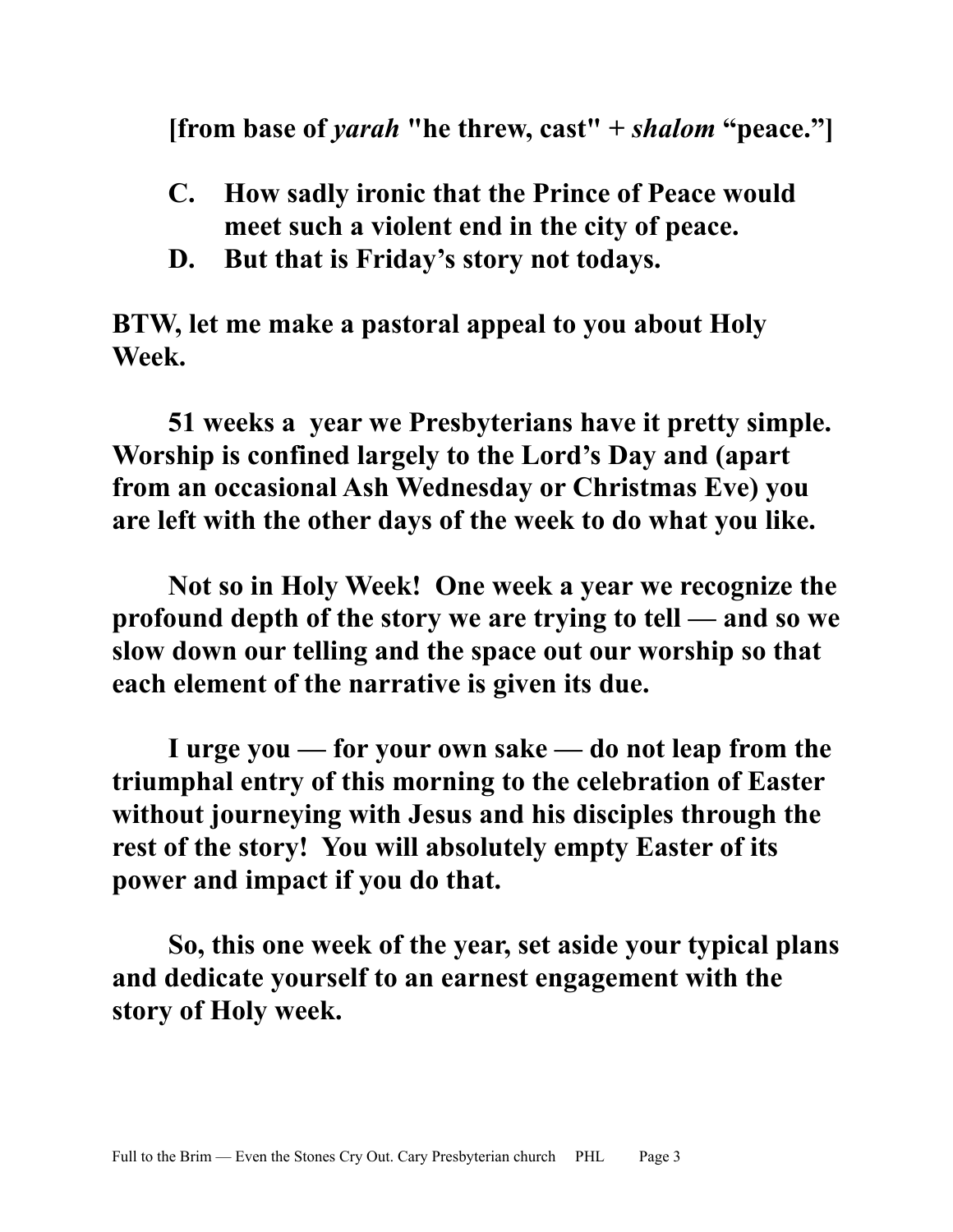**Come to the Maundy Thursday service and receive communion.**

**Though we are not offering a worship service on Friday, spend some time on Good Friday considering carefully the story of the passion.**

**And on Holy Saturday, I invite you to watch the brief video I'll post about the reality of Jesus in the tomb.**

**Your worship planning team and many others have worked very hard to ensure that these services are rich in meaning and are well-worth your time and effort to attend. So come!**

**So . . . back to today and the triumphal entry.**

**II. We are meant to notice that this is like a** *king's coronation day.*

**A. All the synoptic gospels cast this moment in the format of Zechariah 9 where the King rides in on a donkey.**

- **B. Why a donkey and not a horse?**
	- **1. The horse was a vehicle of war the Abramstank of its day.**
	- **2. The donkey was an animal of peace more like a tractor or a Prius than a tank.**
- **C. To ride in on a horse is what conquering kings do.**
- **D. To ride in on a donkey is to signal that you come in peace with the intention of peaceful prosperity.**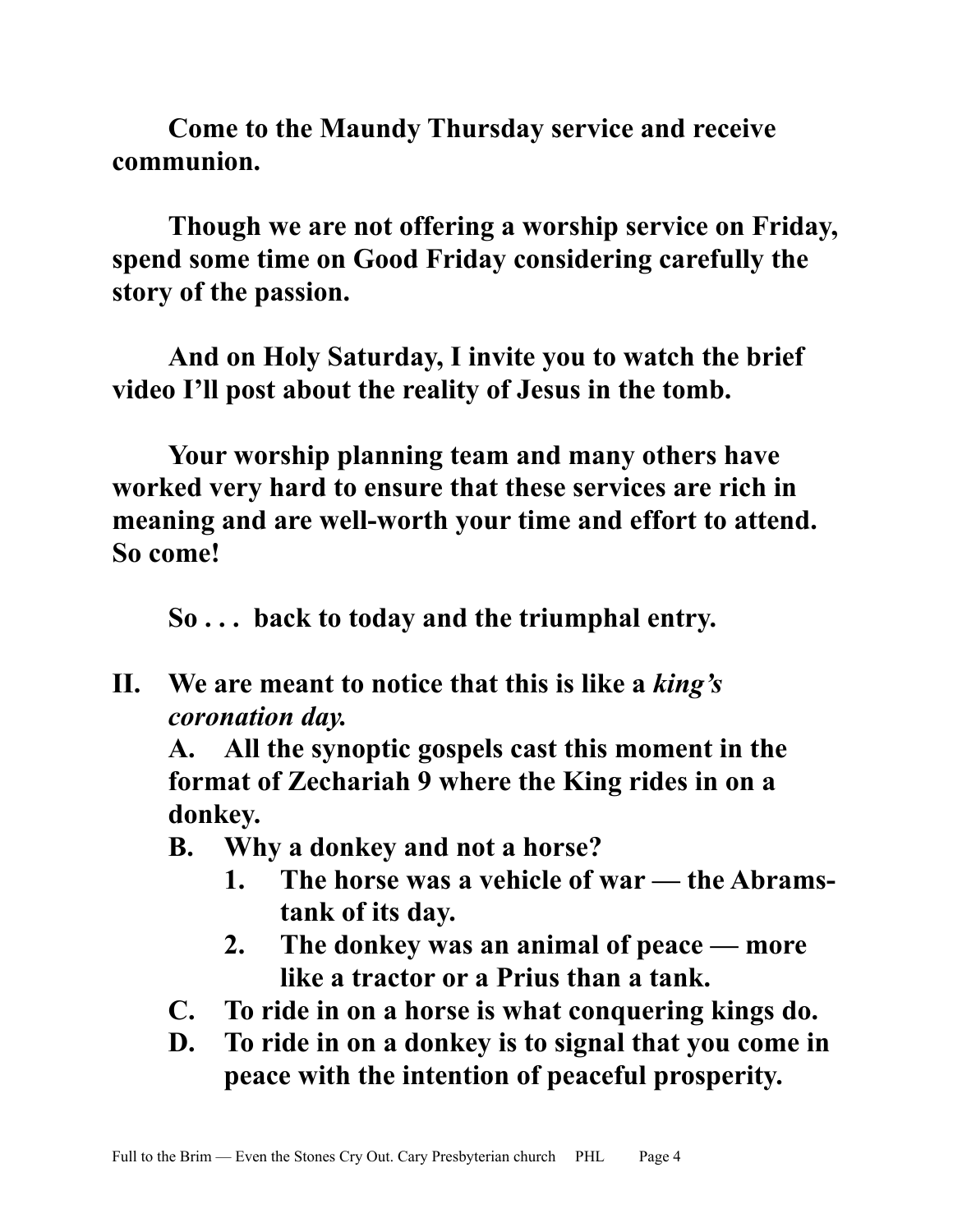## **III. The crowds of disciples knew just what to do…**

- **A. lay cloaks down to form a pathway for the "one who comes in the name of the Lord!"**
- **B. The Messiah the anointed one was the** *king***.**
	- **1.** *This is a political title not a spiritual one***.**
	- **2. They are providing the kind of parade that signaled the inauguration of a new king.**
- **C. They cry, "Blessed is the king who comes in the name of the Lord! Peace in heaven, and glory in the highest heaven!"**
- **D. Pharisees present, no doubt sense the danger of this activity, and urge him to silence his supporters.**
- **E. "I tell you, if these were silent, the stones would shout out."**

**So I am left to wonder — What might the stones of Jerusalem say?**

- **IV. My experience with the stones of Jerusalem.**
	- **A. First in 1993 as an archeological trip.**
	- **B. Again in 1995 and then 2018 on pilgrimage.**
	- **C. Every time I had both Jews and Palestinians showing me some old rock they'd dug up and trying to make the argument that their rock was older and therefore they were there first and thus the city was theirs.**
	- **D. Only rarely did I encounter holy people like Naim Ateek (a Palestinian Christian) who suggested that the basis for living in the holy land must be a commitment to peace and justice for everyone.**
	- **E. When in Jerusalem, the stones are everywhere.**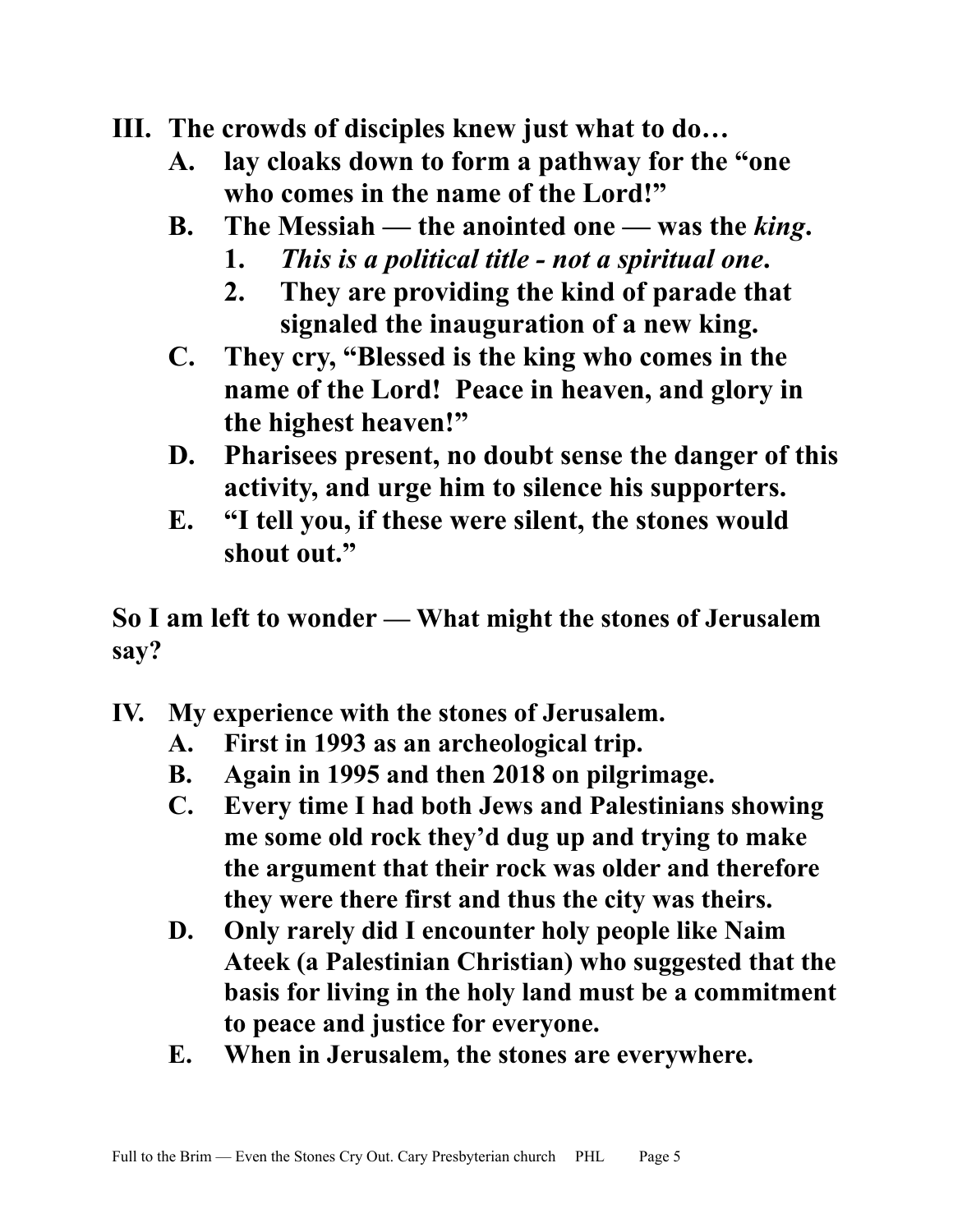- **V. Stones that have a tale to tell. (I learned from Max Miller)**
	- **A. Stones dating 3500 years back before Christ to the Chalcolithic age - structures around the spring at Gihon.**

**1. Which is to say stones organized around the source of life which is water in that arid region.**

- **B. And other stones from the Bronze age**
	- **1. First dwellings**
	- **2. Then by 1800 BCE a wall protecting the city.**
	- **3. Which is to say stones organized around the needs of creating a workable human community.**
- **C. Stones from the early Iron age when the Jebusites conquered the city and moved the stones to build their own temples and dwellings and streets.**
- **D. And stones placed in the late Iron age too (the time of King Solomon and his huge Temple-building projects)**
	- **1. New stones the size of a bus quarried and moved to form the base of the Temple.**
	- **2. Countless other smaller Stones either quarried or "borrowed" from other buildings to build up the Temple complex.**
	- **3. Which is to say stones toppled and laid for religious purposes.**
- **E. And stones from the 8th century when the Assyrians devastated the region in their violent occupation. And again in the 6th century when the Babylonians did the same all over again - but added the destruction of the Temple.**
	- **1. Which is to say stones spattered with the blood of violent regime-change**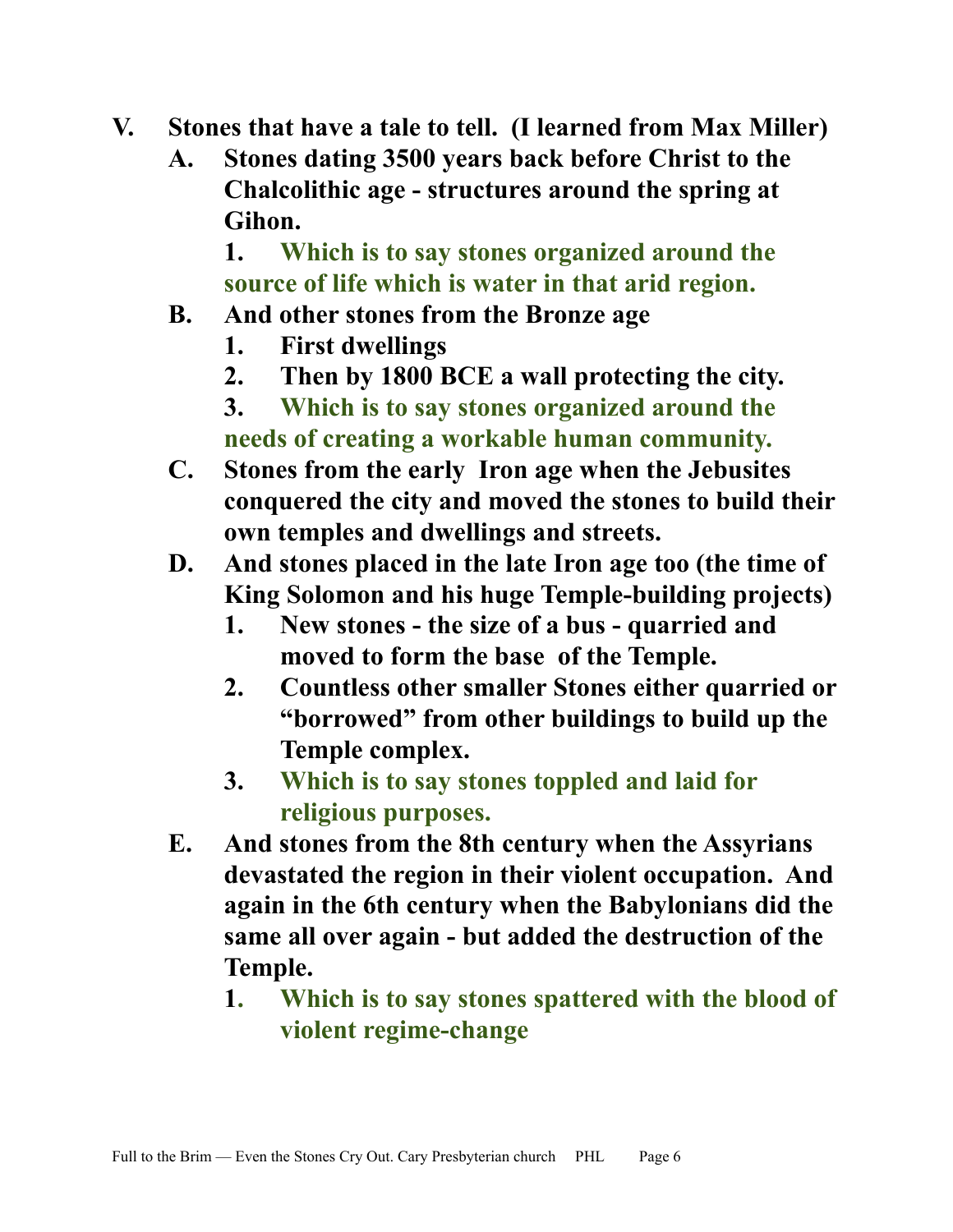- **F. And stones form the 5th century when the exiles returned and under Nehemiah's leadership they set about rebuilding the temple by gathering up the toppled stones and using them yet again.**
	- **1. Which is to say stones scattered by violence, gathered and re-used to create community again.**
- **G. Stones of the 4th through 1st centuries BCE which saw the coming and going of:**
	- **1. Alexander the Great**
	- **2. The Ptolemaic (Egyptians) & Seleucid (Syrian) empires.**
	- **3. The Hasmoneans**
	- **4. The capture of Jerusalem by Pompey**
	- **5. And the arrival of Herod and his troops.**
	- **6. Which is to say stones who watched the coming and going of numerous new kings of conquest each promising a version of "peace" which was accomplished at the end of a sword.**
- **VI. Given the chance to speak on the day of the Triumphal entry I wonder what these stones might say?**
	- **A. I suspect that they would say something like this:**
		- **1. For nearly 4000 years you people have been using and re-using us to build and destroy one another's city.**
		- **2. We've seen seasons of peace, yes, but we've known many more seasons of tumult:**
			- **a. razed to the ground twice**
			- **b. besieged dozens of times**
			- **c. occupied even more times!**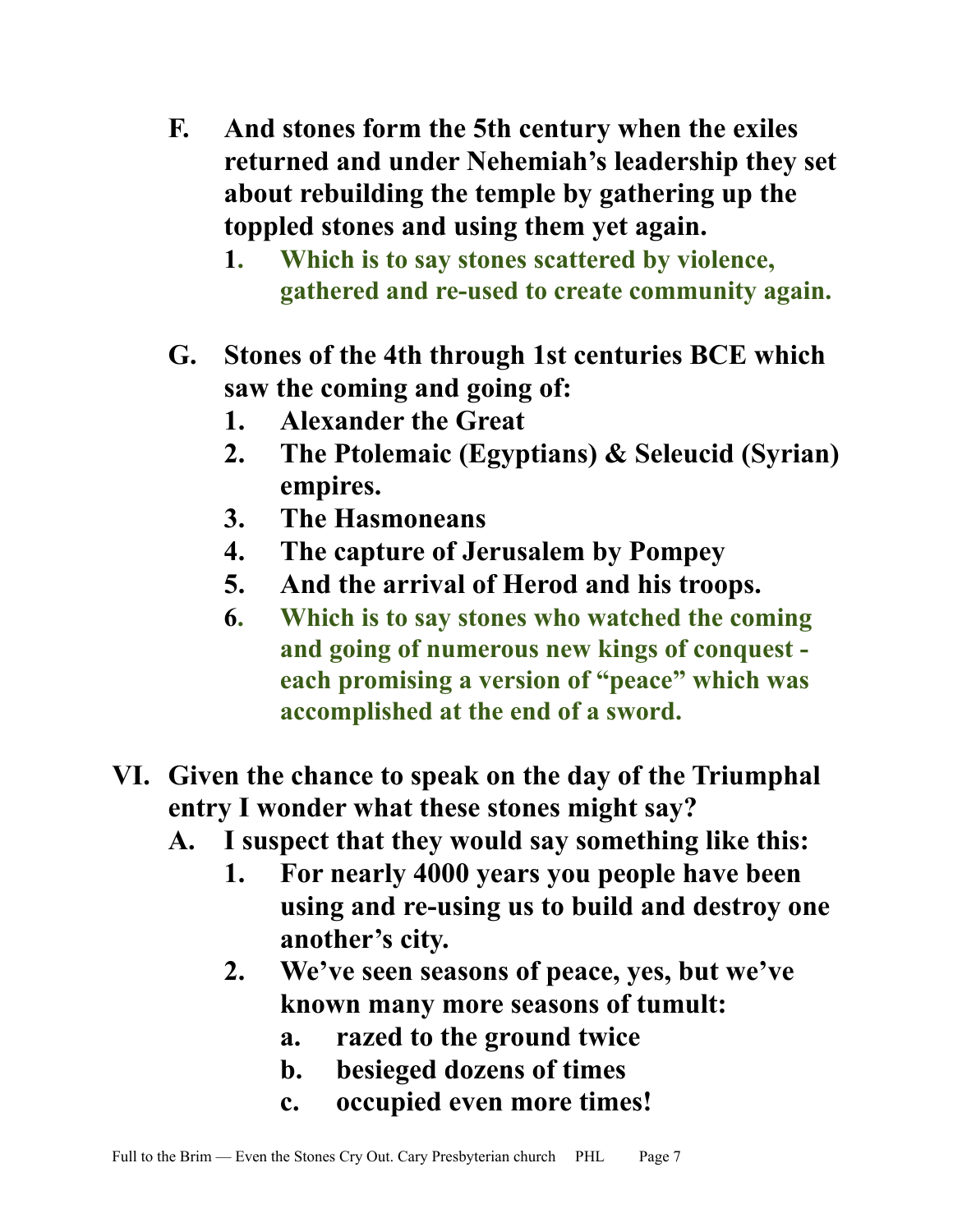- **3. We were originally quarried to be a "foundation of peace"** *yarah + shalom***.**
- **4. It is not too late to live into the hope in which we were originally hewn and placed atop one another.**
- **B. But apart from Justice there can be no peace. 1. Your own scripture teaches you that:**

*Deut. 16:20 Justice, and only justice, you shall pursue, so that you may live and occupy the land that the Lord your God is giving you.* 

- **C. Today you have a king who comes in peace to establish a kingdom of peace.**
	- **1. And we rejoice with you!**
- **D. But take care that your "peace" doesn't morph into simply another kind of violence.**
	- **1. When you pray for peace remember that you are praying that your enemies be your friends - that their needs are just as urgent as your needs.**
- **E. I suspect that what the stones of the city of peace would say is that there are no private arrangements for peace —** 
	- **1. there will never be enough money and guns to secure a private enclave for peace when others** 
		- **† have no justice and**
		- **† no access to economic equity.**
- **F. I suspect that they would warn us that we have a habit of externalizing our conflict and assuming that the struggles is and should be with other**